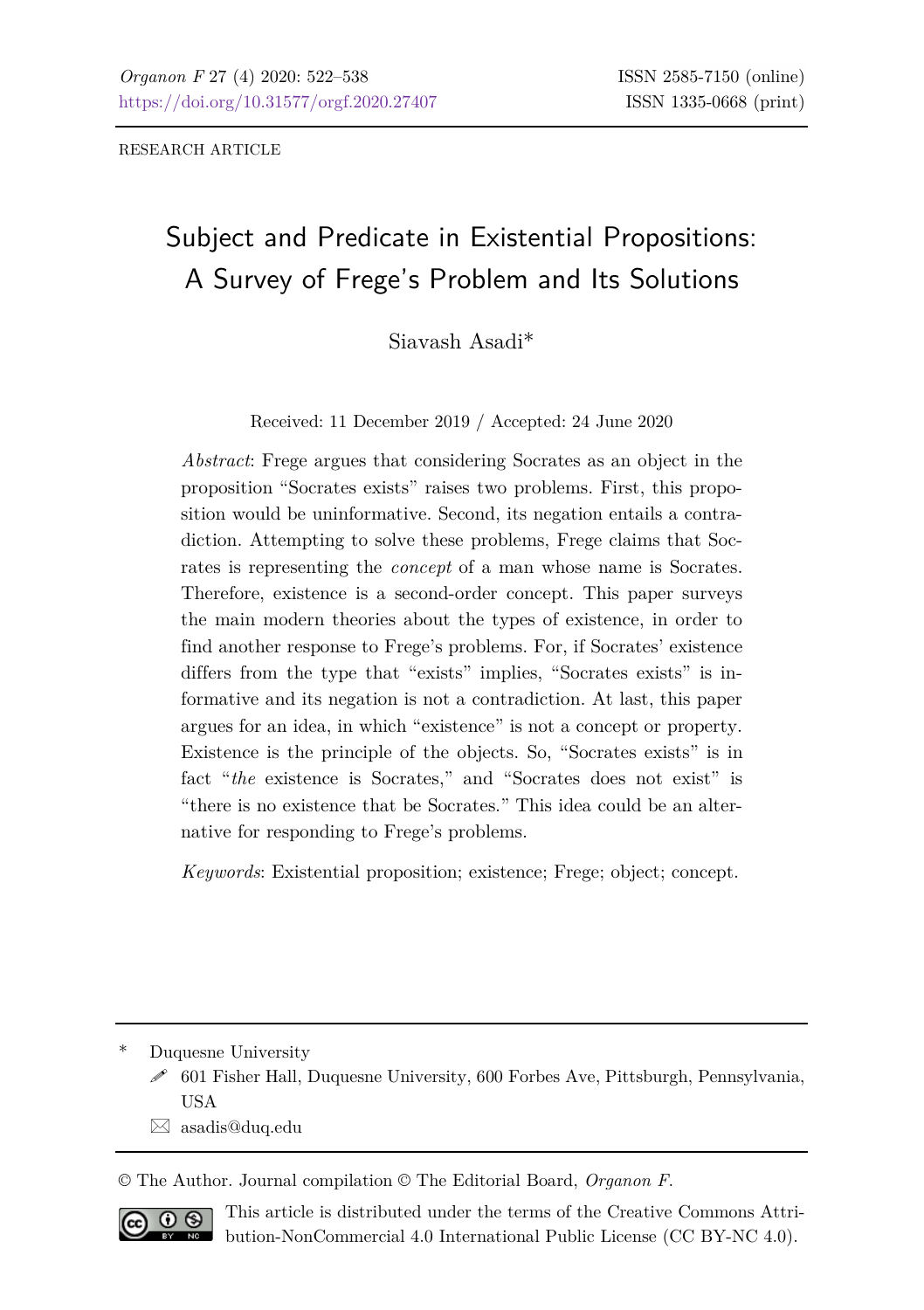### **1. Introduction**

During the history of philosophy, the meaning of "existence" has always been the subject of most ambiguous philosophical debates. From the era of ancient Greek philosophers to the present days, accomplished philosophers have clearly acknowledged this obscurity. As Aristotle emphasizes in *Metaphysics*: "the question which was raised long ago, is still and always will be, and which always baffles us—'What is Being?'…" (7, 1028b, 1). And, Williamson (1988) believes, "Both actualism and anti-actualism are obscure doctrines, for the crucial term 'exist' is ambiguous" (Williamson 1988, 259).

From the late nineteenth century, however, Gottlob Frege made the ontological debates, at least in analytic tradition, more complicated when he published his idea about "existence" as a second-order predicate. His opinion drew the term "existence" into a new phase of difficulty, and added unprecedented problematic challenges to all previous quandaries. The epit-ome of Frege's idea is that in an existential proposition.<sup>[1](#page-1-0)</sup> the subject's referent is not a specific object, but it is a concept. Indeed, such a proposition is expressing that the concept—which is the de facto subject's referent has, at least, one factual extension. Frege surprisingly demonstrates "Socrates (a specific object) exists" as neither true nor false, but a meaningless proposition. Instead, he presents "the man whose name is Socrates (a concept) exists (has an extension)" as a meaningful proposition, which could be true or false. This deconstructing idea about existential propositions was the opposite of the philosophers' opinions up to that day and the common understanding of this kind of proposition. Accordingly, some philosophers were stimulated to look Frege's problematic idea through, finding detailed interpretations about the entity of the subject's (a proper name's) referent.

<span id="page-1-0"></span><sup>1</sup> In this paper, an "existential proposition" is a proposition in the "x exists" format, in which "x" is a proper name of a specific object, such as Socrates, Eiffel Tower, etc. Frege typically applies the term "thought" instead of "proposition." Anyway, of both "proposition" and "thought," we mean the content of a sentence. So, two sentences might be different, while expressing a single proposition or thought, such as "John is Anna's brother" and "Anna is John's sister." See (Frege 1960b, 49).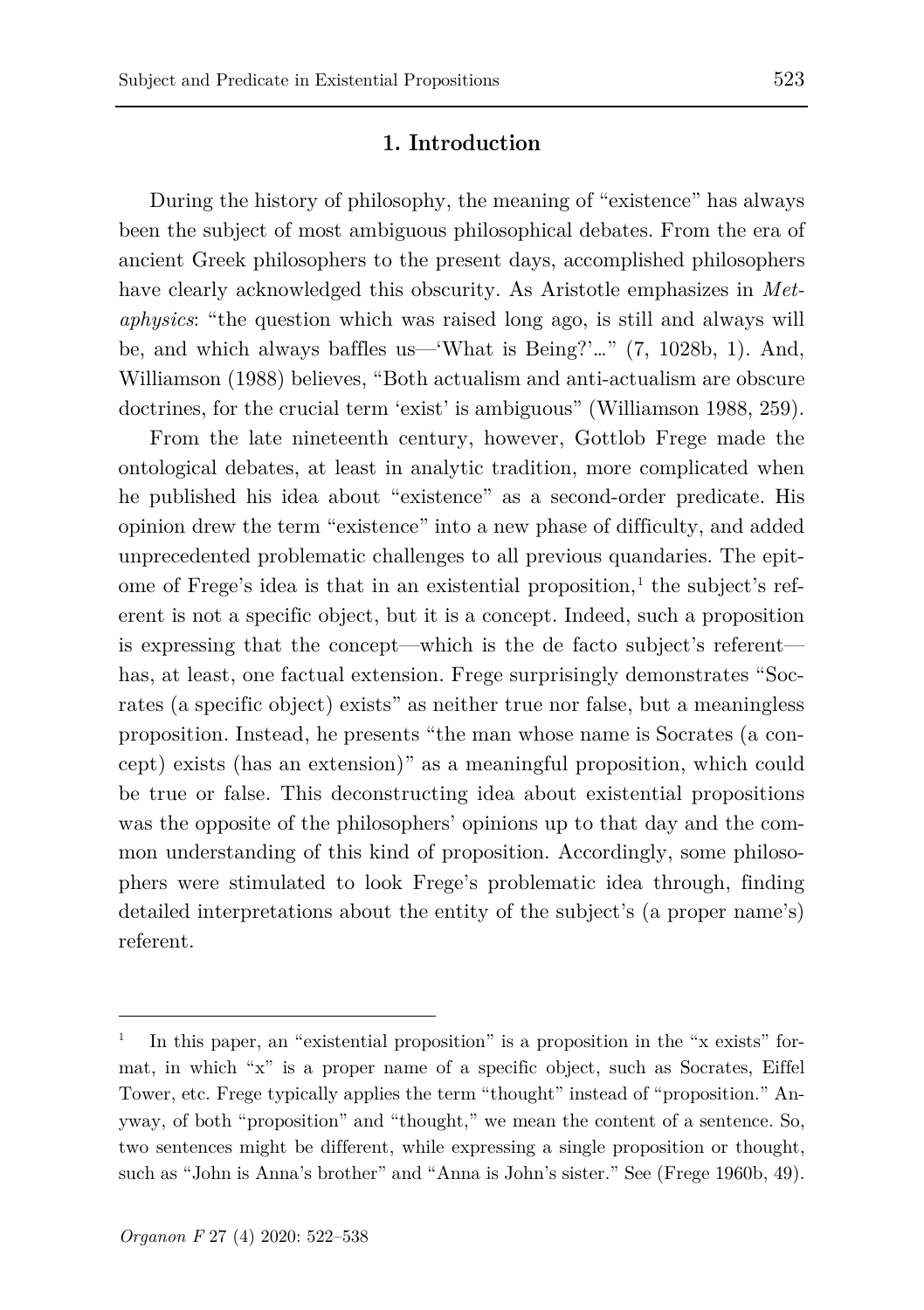### **2. Frege's claim**

Consider "Socrates was an accomplished philosopher." In this proposition, "Socrates," that is grammatically the subject, has a sense, $<sup>2</sup>$  $<sup>2</sup>$  $<sup>2</sup>$  and a ref-</sup> erent which is a person called Socrates in the realm of spatiotemporal objects. More importantly, this term could be saturated or unsaturated, or in a mathematical terminology, could be an independent variable (argument) or a function. "Socrates," in the above example, is saturated or is an argument, but "was an accomplished philosopher" is unsaturated or is a function, because it must follow a subject to become complete (Frege 1960c, 31). Frege calls saturated referents "objects," and unsaturated referents "concepts." The objects are normally the referents of proper names, while concepts are typically the referents of concept-words (Frege 1960b). For instance, human is a concept and the unsaturated referent of the conceptword "human."

Concentrating on predicative propositions, Frege indicates that the division on subject and predicate is logically unimportant. Therefore, he replaced these notions with argument/function distinction in which the referent of an argument could be an object or a concept while a function's referent should be a concept. In "Socrates was an accomplished philosopher," the subject refers to an object, while in "human is an animal," the subject is a concept-word and its referent is a concept. According to Frege, if a concept describes an object, such as "being an accomplished philosopher" in the former example, it is called a first-order concept. But, if a concept belongs to another concept, such as "being an animal" in the latter example, it is called a second-order or second-level concept. More precisely, Socrates falls under the concept of "being an accomplished philosopher." But human is not under the concept of "being an animal," it has a relation to "being an animal," or belongs to it. Frege demonstrates this meaning with this quote: "To do Justice at once to the distinction and to the similarity, we might perhaps say: An object falls *under* a first-level concept; a concept falls *within* a second-level concept" (Frege 1960b, 50–51).

<span id="page-2-0"></span><sup>2</sup> Frege believes in Indirect Reference Theory. According to this theory, a proper name has a sense in addition to its referent.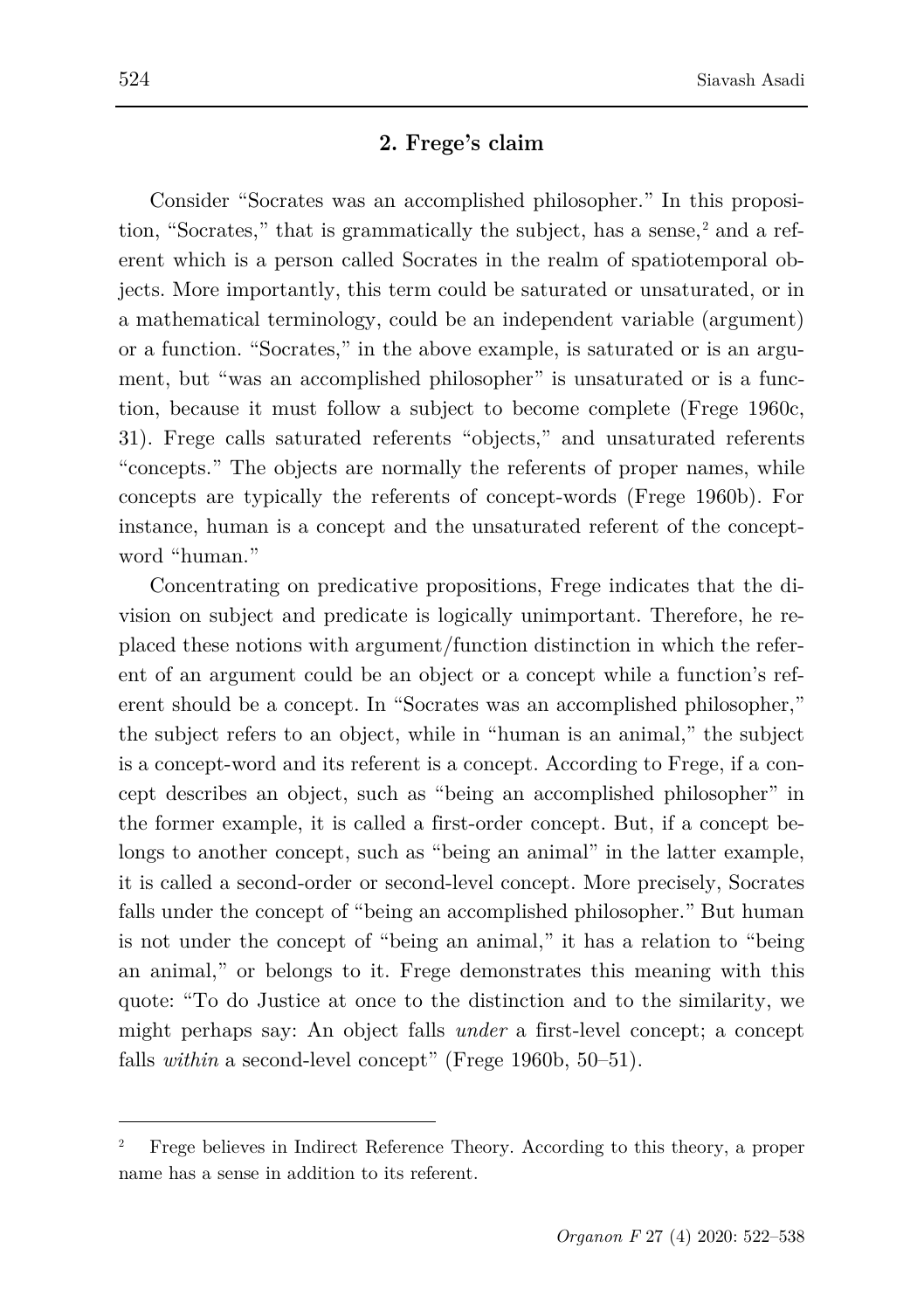Back to the matter at hand, Frege argues that, in existential propositions, the predicate "exists" could not describe an object. It must predicate to a concept, and so it should be a second-order concept; or, as Frege himself says: "I have called existence a property of a concept" (Frege 1960 b, 48). It means that in "Socrates exists," "Socrates" is a concept-word and its referent is the concept of Socrates, not Socrates as an object. There is an analogy between existential and numerical predicates in Frege's works to illustrate this meaning (Frege 1960b, 53; 1953, 65). In Frege's view, "the solar system has 9 planets" does not mean the solar system (an object) is under the concept of "having 9 planets." But, this proposition connects the number 9 to the concept of "planets of the solar system." So, the number 9 is a second-order predicate. Similarly, "Socrates exists" connects the existence to the concept of Socrates, and says that this concept is not empty.

As far as we can see, Frege has not given a clear argument for this claim. But, as Mendelsohn has pointed out (Mendelsohn 2005, 102), Frege's argument could be concluded from his posthumous dialogue with his colleague and friend, *Punjer*. According to this document, Frege argues that if a subject's referent of an existential proposition was an object, this proposition would not be informative. For, "Socrates exists" could be interpreted in two similar ways. First, the concept of Socrates has an extension, and second, there is at least one x that is identical with Socrates, or Socrates is identical with himself. And, "Neither in 'A is identical with itself,' nor in 'A exists' does one learn anything new about A" (Frege 1979, 62). In symbolic language, both interpretations could be shown as  $(\exists x)(x=Socrates)$ . So, we could find no more information in this proposition than this linguistic identification. In other words, considering "Socrates exists," we know we are talking about an existent Socrates, otherwise we can say nothing about it. Because, as Williamson demonstrates (Williamson 1999, 260), we cannot inform of absolute nonexistence. Thus, "Socrates exists" is equal to "the existent Socrates exists," which is an uninformative proposition.

More importantly, the negation of an existential proposition is a selfcontradictory proposition. "Hank (a Keebler elf)[3](#page-3-0) does not exist" or "Hank exists not" is equal to "the existent Hank, does not exist," and it is an

<span id="page-3-0"></span><sup>3</sup> This example has been used by Bennett in her 2006 paper (p. 270).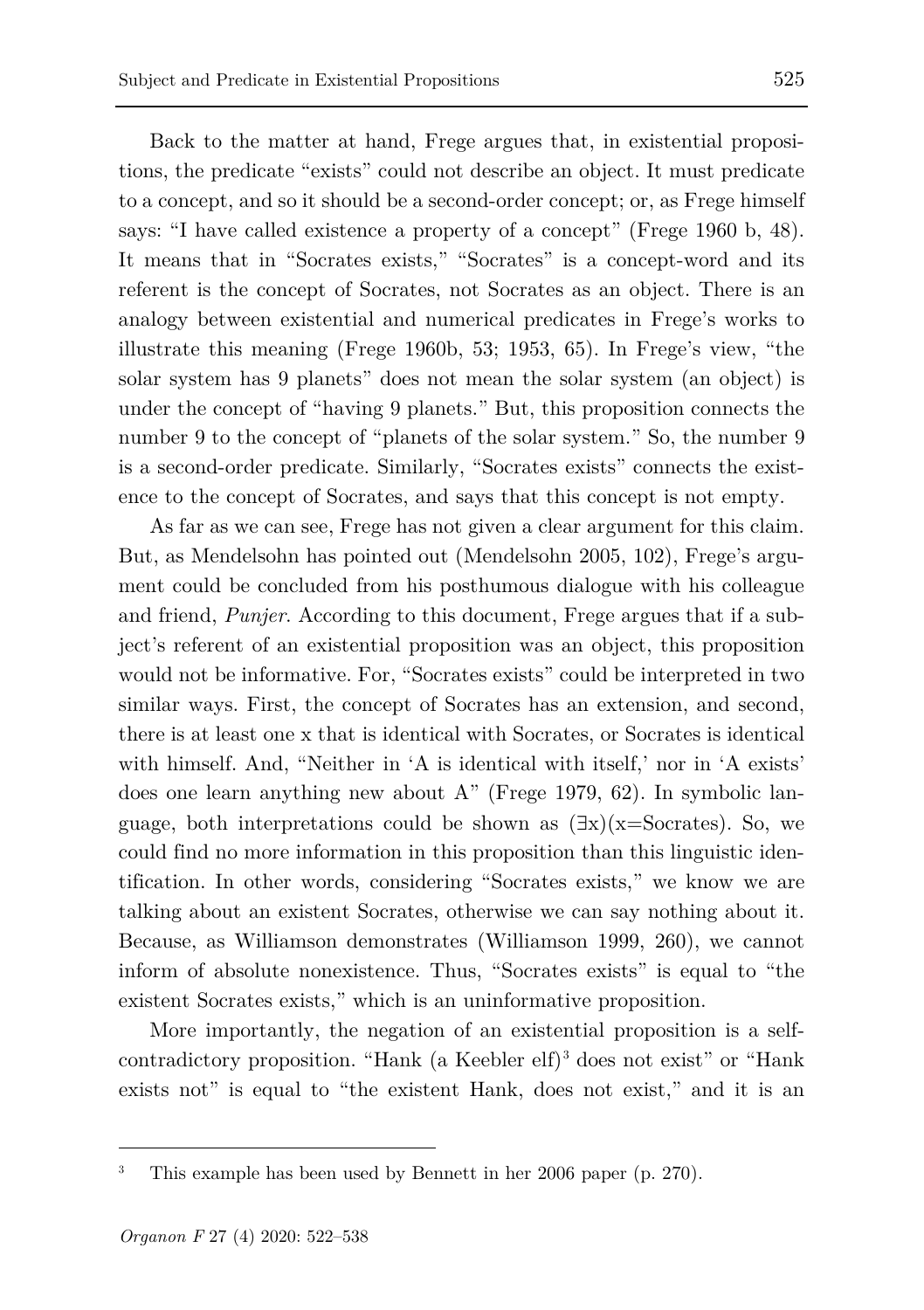obvious contradiction (Frege 1979, 59). On this basis, Frege concludes that an existential proposition would be neither true nor false, but senseless, if its subject's referent is considered as an object (Frege 1960b, 50). Rejecting the objectivity of the subject's referent, Frege's only option is a conceptual subject's referent. This means that "exists" is a second-order predicate.

I emphasize the logical contradiction in "Hank does not exist," because only being uninformative—as with positive propositions—does not neces-sarily lead Frege to call "Socrates exists" senseless.<sup>[4](#page-4-0)</sup> As David Londy says, considering "not to exist" a property of objects, results in ridiculous conclusions: suppose a shepherd, who is looking for his nonexistent sheep, as well as those which exist (Miller 1975). Also, Ayer confirms the contradiction in "Hank does not exist," and, following Frege, introduces Hank as a concept.[5](#page-4-1) He indicates the grammatical similarity between existential and descriptive sentences as the source of a logical ambiguity. "Hank does not exist" and "Hank does not lie" have the same grammatical structure, but it does not follow that they also have logical similarity (Ayer 1949, 24–26).

### **3. Various approaches to existence**

It seems that considering the subject as a concept is an acceptable solution for Frege's problem among many philosophers after him. With this innovation, an existential proposition is considered informative because in "Socrates exists" the audience is addressed that the concept of "a man whose name is Socrates" is not empty. Also, in "Hank does not exist" there is no contradiction, because it is expressing that the concept of "a Keebler elf whose name is Hank" is empty. Apart from Frege's solution, we attempt to study the possible another solution concentrated on various approaches to existence.

Here, the main question is "is there only one kind of existence?" For, a straight way to respond to Frege's problem is that the subject's type of

<span id="page-4-0"></span><sup>4</sup> As far as we have searched, there is no attributing senseless to the other analytic propositions, such as "each husband is married" in Frege's works.

<span id="page-4-1"></span><sup>5</sup> In addition to Ayer, most of other positivists have accepted Frege's idea about 'existence,' which is not an experienced object.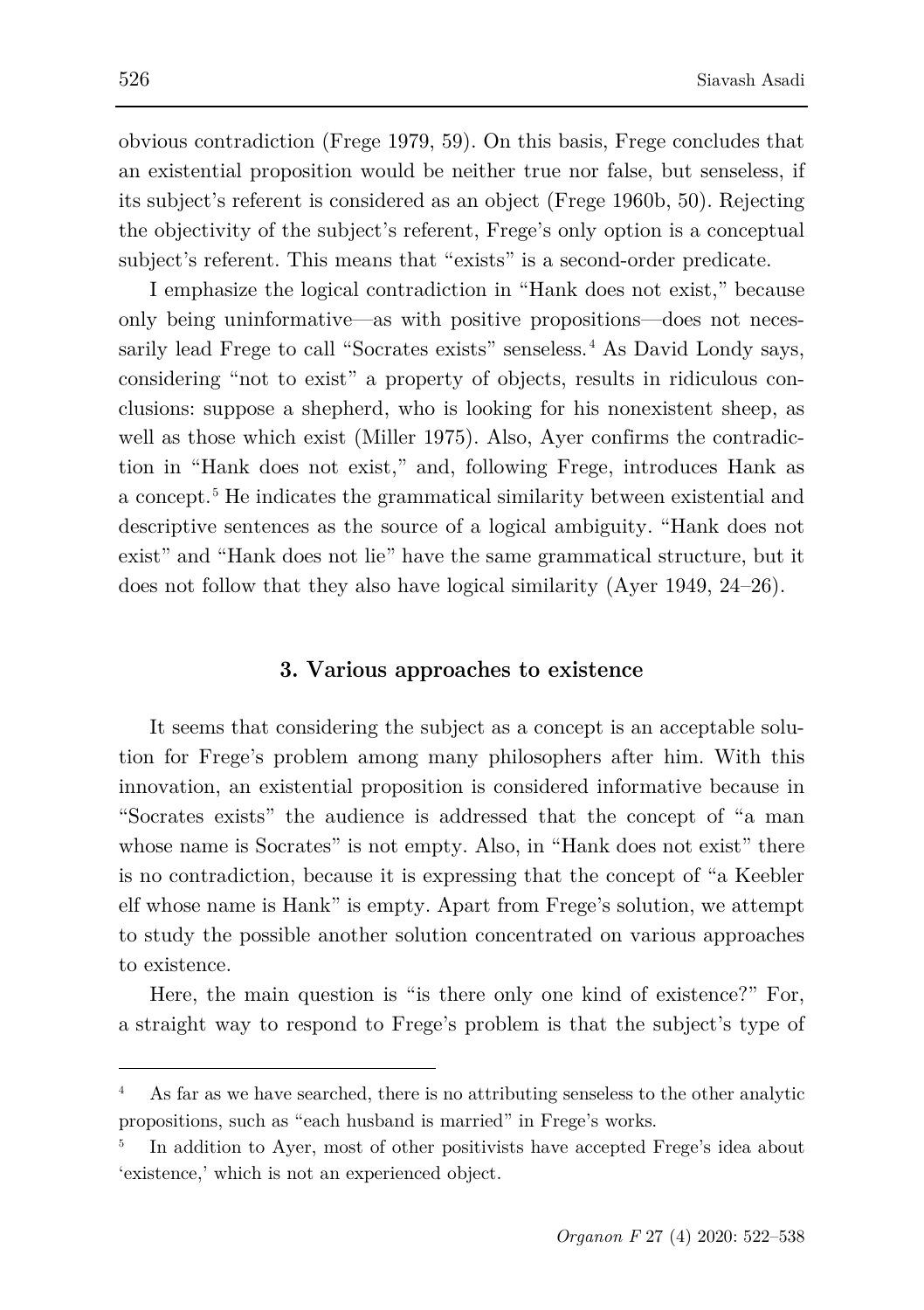existence would differ from the type of the predicate "exists." In a part of his dialogue with *Punjer*, Frege says: "if you are using the word 'exists' in the same sense as the expression 'there is,' then you have at the same time both asserted and denied the same predicate of the same subject" (Frege 1979, 59). Thus, if the type of Socrates' existence differs from the type of "exists," "Socrates exists" would be informative, because we predicate a concept to Socrates that he did not have before. Also, "Hank does not exist" has no contradiction if Hank's existence differs from "exist."<sup>[6](#page-5-0)</sup>

Plantinga, for instance, distinguishes two kinds of existence: the existence of individual essences in possible worlds,<sup> $7$ </sup> and the existence of individual essences in the actual world (Plantinga 2003, 48–49). An individual essence, Plantinga says, is a property that can be exemplified by only one particular individual, such as Socrates. It exists in possible worlds, but it would be actual or exemplified only in the actual world (Plantinga 2003, 199–203; 1974, 45–63).

<span id="page-5-0"></span><sup>6</sup> Today, the various kinds of existence could be discussed under the actualism category. After Kripke's paper (1959) titled, "A Completeness Theorem in Modal Logic," which was based on possibilism, some philosophers attempted to harmonize Simplest Quantified Modal Logic with the principal proposition of actualism: "Everything that exists, exists in the actual world." Some actualists might share with Frege this idea that existence is a second-order concept, and some might not. In this paper, however, sharing this idea with Frege, comparing actualism and possibilism, and studying their strengths and weaknesses are not our task. What we want to do is employ their achievements to respond to this question: does "Hank does not exist" include a necessary contradiction? So, we will use the main important theories to reach our purpose, without discussing under which of these doctrines a theory could be placed. Concentrating on our central problem, we avoid engaging in unrelated debates, and simplifying our paper, we avoid using symbolic language as well as possible.

<span id="page-5-1"></span><sup>7</sup> The idea of possible worlds emerged in Leibniz's works for the first time. He believes that among uncountable worlds that could be created, God has created our actual world as the best. See (Leibniz 1988, 416). As Kripke says, we could apply other phrases, such as counterfactual situations or possible states, instead of possible worlds. For example, a possible world could be a world, in which Einstein was not the founder of Relativity Theory. Nevertheless, some like Lewis emphasize that possible worlds exist as well as the actual world. See (Lewis 2001, 84). For criticism to Lewis and helpful information about possible worlds, see (Stalnaker 1976).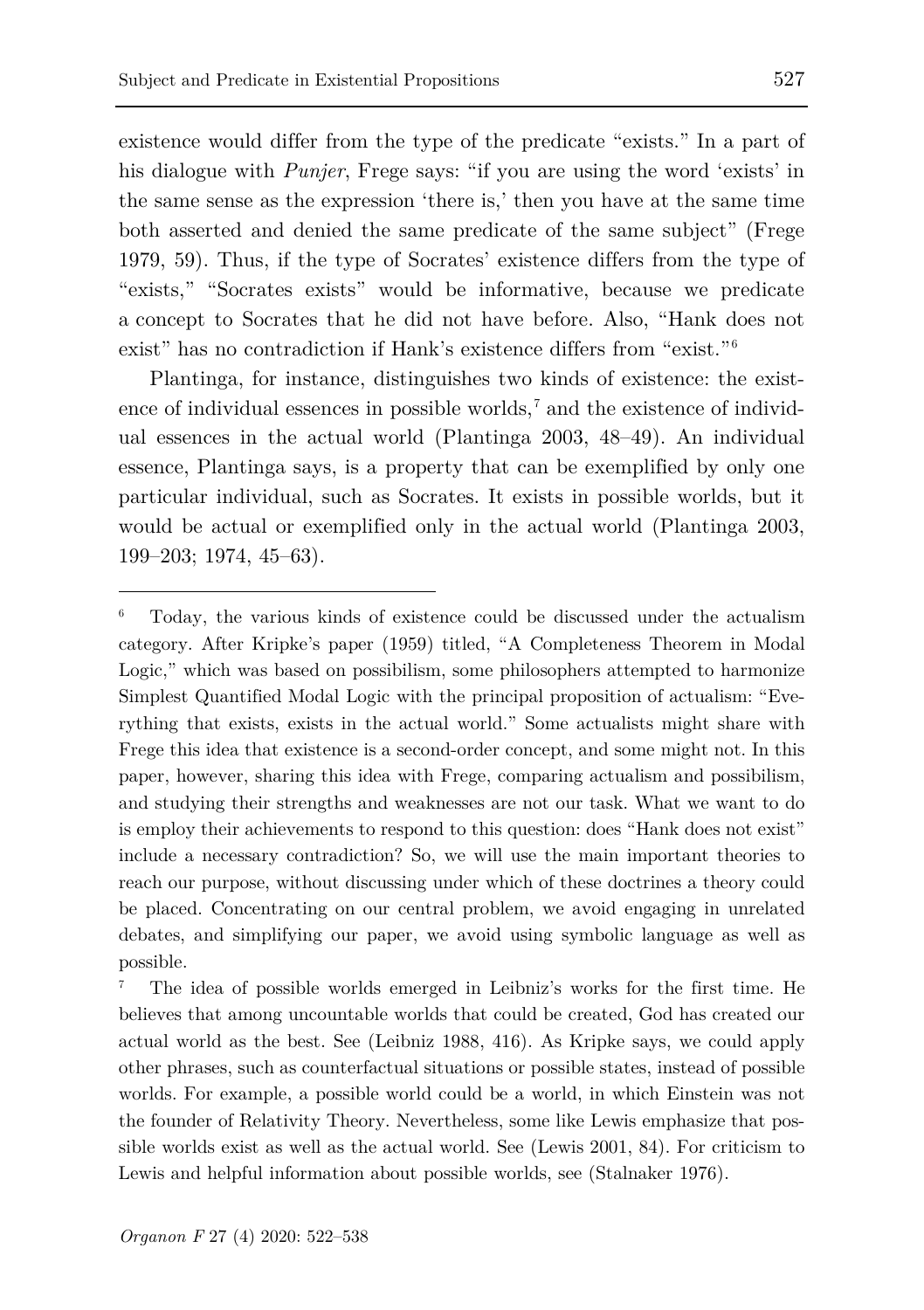On this basis, Socrates is an individual essence—we do not know whether he is actual. Expressing "Socrates exists," we inform that Socrates is an actual existent. Therefore, it could be an informative proposition. In the same way, "Hank does not exist" means that the individual essence of Hank—which belongs to a possible world—is not exemplified and does not belong to the actual world. Therefore, the contradiction expressed by Frege is not a true one. Based on Plantinga's view, we are not saying "the existent Hank does not exist," but we are saying "the individual essence of Hank is unexemplified in the actual world." So, in his work, Plantinga (1974) has said many times that there is a big difference between claiming that "Hank has the property of nonexistence" and claiming that "Hank does not exist."

Plantinga's view, however, has been criticized by the other philosophers,[8](#page-6-0) especially Zalta and Linsky. The central challenge in Plantinga's view is: how can individual essences exist while they are not actual? What does existent mean without actuality? Indeed, this idea could fall in a chain of circular explanations. Zalta and Linsky, in their common paper, note that Plantinga's attempt faces difficulties, and say:

The Problem is this: an essence such as *being Reagan* could exist at a world where Reagan doesn't exist only if it is purely qualitative (i.e., doesn't involve Reagan as a constituent). But a purely qualitative property could be exemplified by different objects at different worlds, violating clause of the definition of an essence. So, essences seem to require a non-qualitative component. But if so, then if the non-qualitative component is all that there is to an essence, the essence can no longer be seen as a property, for such non-qualitative, non-repeatable entities are not distinguishable from possible objects. If the non-qualitative component is just a part of the essence, then what else could such a component be but the contingent object itself? But then essences would ontologically depend on contingent objects. Thus, they could not exist unexemplified. (Zalta and Linsky 1994, 448)

In other words, if an essence such as "being Reagan" ontologically depends on Reagan himself, then if Reagan had not existed, the essence "being

<span id="page-6-0"></span><sup>8</sup> For a brief review of criticism of Plantinga's view, see (Forbes 1987).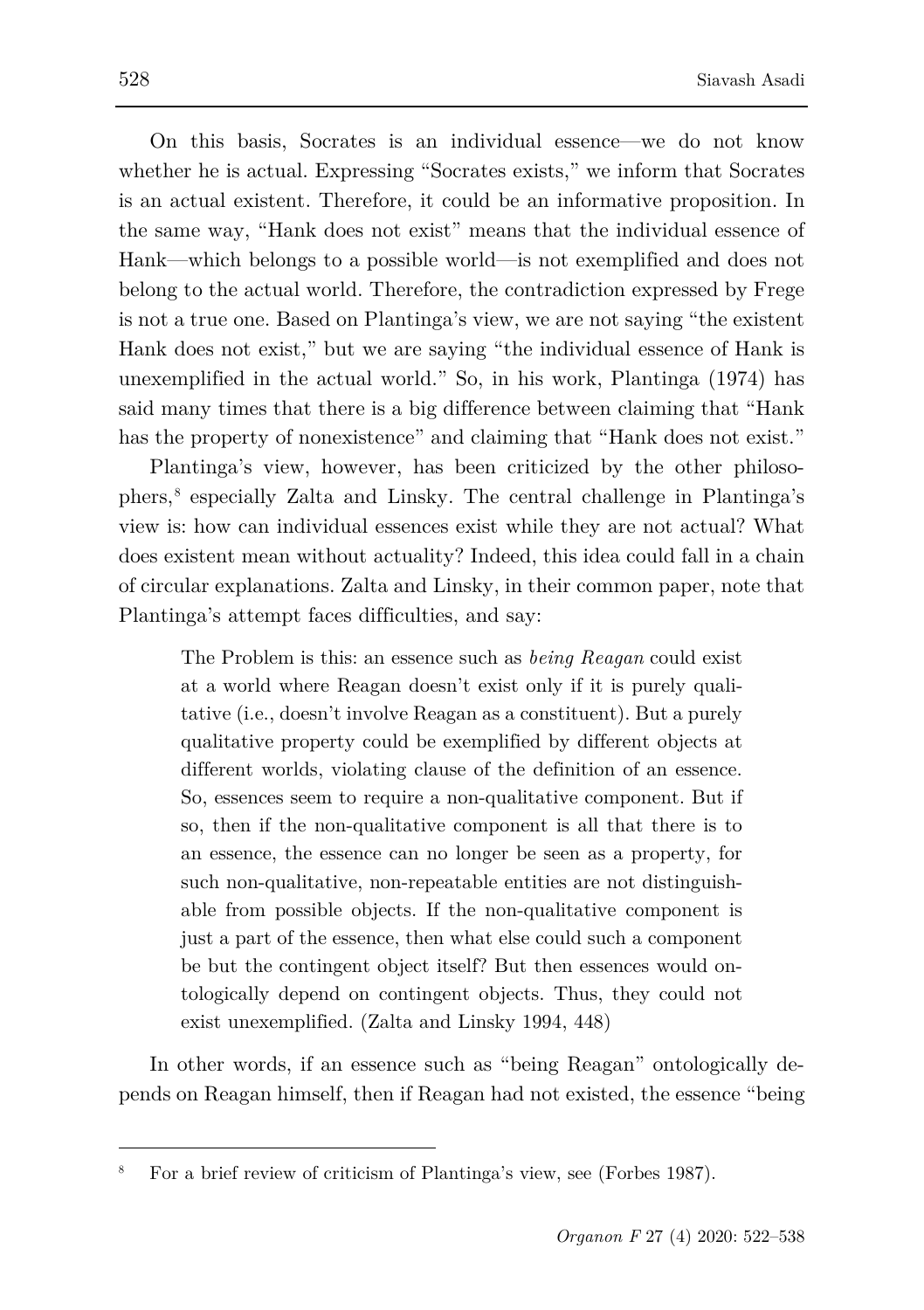Reagan" would not have existed, and so, essences could not exist unexemplified. Therefore, individual essences should be considered as nonexistent. In this situation, Plantinga must demonstrate how we can talk about nonexistence; this is impossible based on Plantinga's philosophical view.

Zalta and Linsky say this argument could be applied against any other theory, such as  $Fine's$  theory, $9$  that entails contingent constituents of the worlds, in which the constituents do not exist.

Instead, Zalta and Linsky propose a new classification of existents, asserting that all existents are actual. In their view, the domain of existents contains abstract and concrete objects. Abstract existents, such as numbers and propositions, and concrete existents, such as Zalta, are the two extremes of the realm of existence in all possible worlds. But, there are many things that are not under these two categories. Zalta and Linsky call these things "possibly concrete objects." These objects come in two sorts: "contingently concrete" and "contingently nonconcrete" objects (Zalta and Linsky 1994, 432). According to Tomberlin's explanation, the former are just the ordinary concrete objects that exist in the actual world; here, they are concrete, although they fail to be so in other worlds. With the latter sort, however, these are individuals obeying a pregnant condition: they are nonconcrete in the actual world, concrete in other worlds, and yet they actually exist in our world (Tomberlin 1996, 274). For example, Hank is a nonconcrete existent in our world. But, he could be a concrete existent in a possible world. Based on this theory, the proposition "it is possible that Hank is a Keebler elf" entails "there is Hank that is possibly a Keebler elf" (Zalta and Linsky 1996, 283–86).<sup>[10](#page-7-1)</sup>

Zalta and Linsky emphasize that the domain of objects (existents) among all possible worlds is the same. If  $x_1, x_2, ...$  are all things in the world  $W_1$ , they are also all things in the world  $W_2$ . But, it could be that  $x_1$  is concrete in  $W_1$ , and nonconcrete in  $W_2$ , while  $x_2$  is nonconcrete in  $W_1$ , and

<span id="page-7-0"></span><sup>9</sup> According to Fine, there are two senses of "true" for propositions: an inner sense in which a proposition's being true at world W requires its existence at W, and an outer sense in which it does not. For details of Fine's theory see (Fine 1978) and for Zalta and Linsky's criticism to Fine, see (Zalta and Linsky 1994, 450).

<span id="page-7-1"></span><sup>&</sup>lt;sup>10</sup> In other words, we can say the Barcan Formula,  $\Diamond(\exists x) F_x \supset (\exists x) \Diamond F_x$ , is valid in our actual world.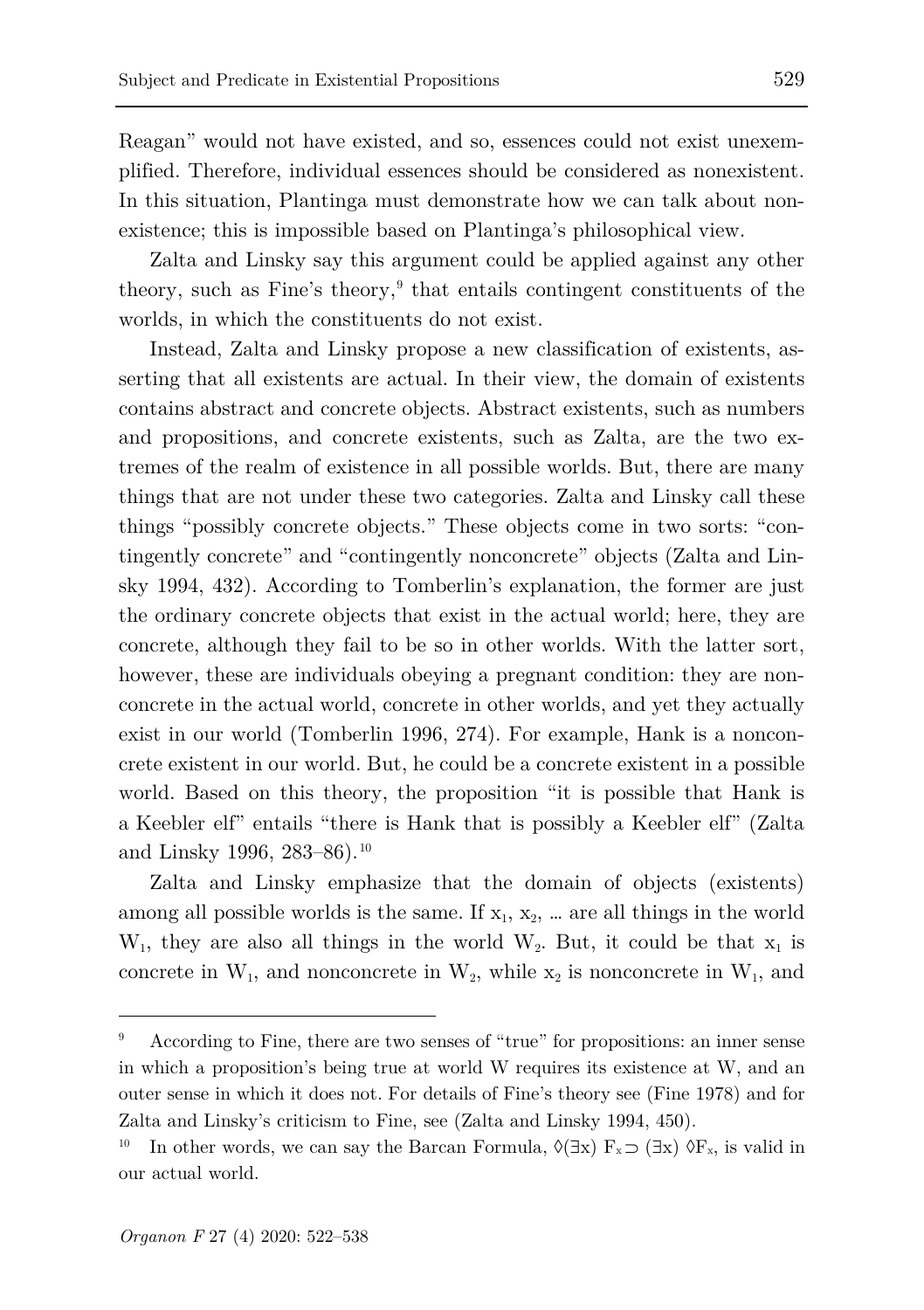concrete in  $W_2$ , and  $x_3$  is concrete in both. Thus, considering Hank a concrete object in a possible world, and considering the same domain for our world and that possible world, we conclude Hank actually exists in our world too, but his actuality in our world is contingently nonconcrete.

Accordingly, "Socrates exists" could be informative if it is analyzed based on the variety of existents in Zalta and Linsky's theory. When one utters this proposition, he absolutely considers Socrates as an actual existent. But, his audience does not know what kind of existent Socrates is. So, "Socrates," as the subject of this proposition, at first might be supposed either a contingently nonconcrete or concrete object in the actual world. But, the rest of this proposition informs the audience that Socrates is a concrete existent. Similarly, "Hank does not exist" informs the audience that Hank is not a concrete object; he is a contingently nonconcrete object, which is concrete, at least, in a possible world. The mentioned contradiction in Frege's view arises when the existence of Hank and the predicate "exists" are assumed the same. But, "the contingently nonconcrete existent of Hank is not concrete in the actual world," does not entail any contradiction.

Apparently, Zalta and Linsky's idea could solve both being uninformative and the contradiction problems. It, however, faces difficulties, which especially come from Bennett and Tomberlin's criticisms.[11](#page-8-0) Though some of these criticisms have been responded to,  $12$  it seems that some of them are still significant challenges for the idea of contingently nonconcrete objects.

Bennett, for example, says that considering these objects existents in the actual world violates our intuitions about the modal profiles of everyday objects (Bennett 2005, 301–302). When we talk about existents, we intuitively understand concrete objects. Menzel also asserts that only ordinary concrete objects and abstract objects fall under the same intuitive, historically well-grounded concept of (general) existence (Menzel 1993, 199).

Contingently nonconcrete objects are, in fact, alien for our linguistic intuition when we use the term "existent," even if in some formulas, such as Barcan, the quantifiers' domain includes these objects. Indeed, the root

<span id="page-8-0"></span><sup>&</sup>lt;sup>11</sup> Although, there are many objections to Zalta and Linsky's theory, we discuss only those that are related to our topic. Once again, we remind that this paper focuses on the existential propositions with a proper name as the subject.

<span id="page-8-1"></span><sup>&</sup>lt;sup>12</sup> For example, see (Bennett 2009).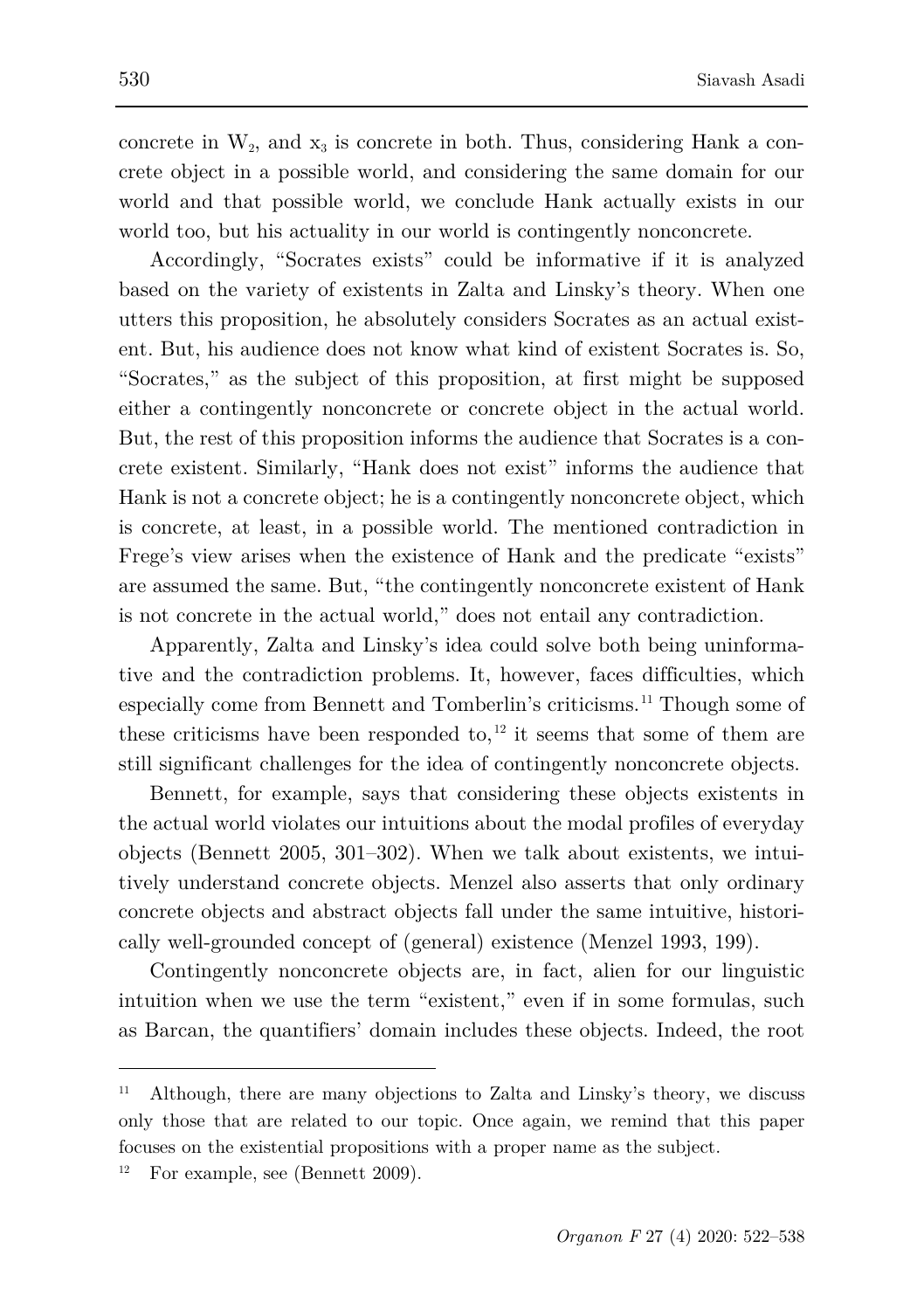of Menzel and Bennett's objection is placed in supposing the same domain of objects for all possible worlds. We said before that Zalta and Linsky's argument to know Hank as an actual existent in the actual world is: what exists in a world is everything in the stock, concrete or not; the entire stock is the domain of a world, like the domain of all other worlds (Bennett 2006, 269). But, we have the right to ask why the domain of all worlds is the same? Since she could not find a convincing response, Bennett could conclude that no actually existing thing has the modal property "possibly being a Keebler elf" (Bennett 2006, 270). Accepting Bennett's linguistic intuition challenge, "Socrates exists" means "concrete Socrates is a concrete existent," and "Hank does not exist" means "concrete Hank is not a concrete existent." Thus, both Frege's problems (being uninformative and the contradiction) are left unsolved. She also argues that Zalta and Linsky's view has a lot in common with Plantinga's. Though, these two parties have three main differences, Bennett says, their structures are the same. Thus, the difficulties in Plantinga's view could also apply to Zalta and Linsky's (2006, 267–72).

Tomberlin has similar objections to Zalta and Linsky's view, but his criticisms are a bit more destructive. He shows that a single and fixed domain in every possible world not only is not justified, but also could result in some incompatibilities (Tomberlin 1996, 273–76). In simple language, Tomberlin says that in Zalta and Linsky's theory, possible objects have been confused with actual existents, even if we call them "contingently nonconcrete objects." Instead, Tomberlin and his like-minded colleagues believe in possible objects, which are also known as possibilia. In this view, all objects are possibilia,[13](#page-9-0) but some of them are actual and the rest are mere possibilia. Thus, mere possibilia do not exist in the actual world, but might have existed.<sup>[14](#page-9-1)</sup> Menzel argues for this idea as follows: "*A possibile* is an

<span id="page-9-0"></span>There is another version of this view that might be called moderate possibilism. According to this version, "all things are not possible," is false, but there are some ways to show that such an ontological realm is narrower than one might have supposed. See (Voltolini 2000).

<span id="page-9-1"></span><sup>14</sup> For most of them, the quantifier "∃" is used as "there is" and the quantifier "E!" is used as "exists" to assert the difference between the realms of possibilia and existents. But, for an actualist there is no difference between these two quantifiers.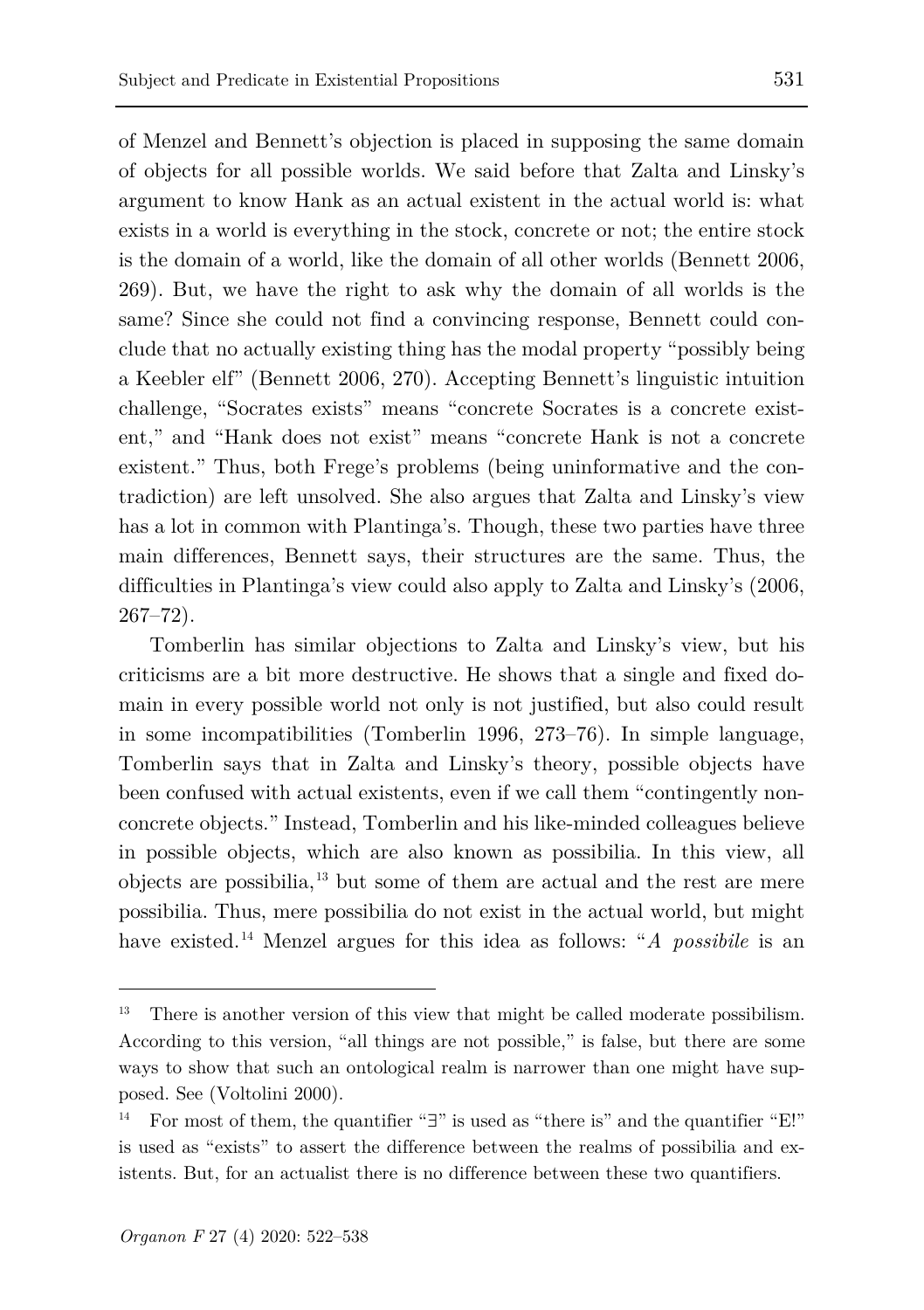object that, while not actually concrete, is nonetheless *possibly* concrete. Since nothing that is possibly concrete is abstract, it follows that *possibilia*  do not exist" (Menzel 1993, 199).

So, based on this idea, "Socrates exists" could be informative in the way that: we suppose the audience does not know whether Socrates (a possibile) is actual or a mere possibile. By uttering this proposition, we say to the audience: he is actual. Also, "Hank does not exist" does not contain a contradiction if we consider this proposition as "the mere possibile Hank is not actual."

This view could be analogized with Meinong's idea about the types of objects, in spite of obvious differences between these two theories (Zalta and Linsky 1994, 440). In Meinong's view, objects are divided into the objects that have being and the objects that do not have being. Even, Meinong says, impossible objects, such as "round-square," have a kind of objectivity and are placed under the latter category (Marek 2013). In other words, for Meinong the realm of objects is more extended than existents, and being an object is sufficient to be considered in mind and be the subject of propositions.[15](#page-10-0) Thus, in "Hank does not exist" there is no contradiction; though Hank is an object (and so we can talk about him), he does not have being and is not in the existents' category.

However, all philosophers who think the domain of objects is more extensive than existents, first must cogently respond to this question: what does "being an object" mean without existence? As far as we can see, even the great possibilist philosophers, such as Kripke, only say Hank, for example, might have existed in the actual world. But, they do not illustrate what the ontological type of Hank is and how we can put it in a meaningful proposition as the subject. In other words, they do not clearly show the existential referent of Hank in "Hank does not exist." It is not satisfying to say Hank refers to a possible, but nonexistent thing. For, the phrase "nonexistent thing" could fall in a chain of circular explanations.

<span id="page-10-0"></span>We remind the reader that what makes Frege's problem a serious one is such a presumption that, "We should not admit merely possible objects when everything we want to say (and everything that we can say) can be said with what there actually is." See (Fitch 1996, 68).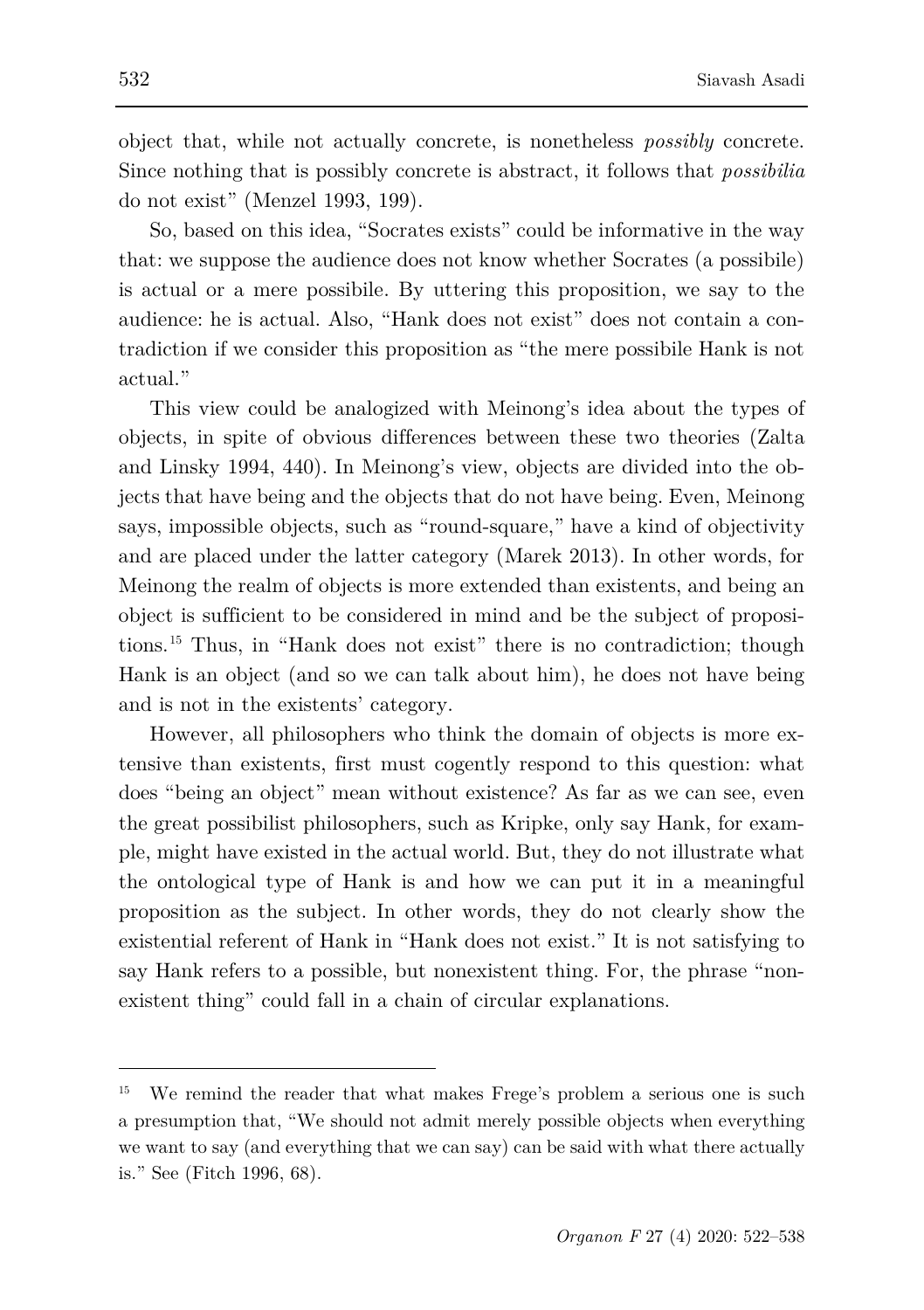Bennett has attempted to respond to this question by introducing "proxy objects." In simple words, she believes that each mere possibile has an existent proxy in the actual word in the way that there is a specific relation (proxy function) between possible objects and their proxies (Bennett 2006, 272). Bennett does not believe that anything exists without actually existing, but believes some things are actual without existing (Bennett 2006, 282). She calls something like Hank "quasi-alien," clarifying that "although it is not in fact possible for there to be anything that does not actually exist, it is possible that some lesser-status thing have the higher ontological status—and that is all our intuition about the possibility of aliens requires" (Bennett 2005, 302). As I understand, Bennett has not done anything except alter some words. "Being something actual without existing" is as far from our linguistic intuition as "mere possibilia" or "contingently nonconcrete object." In Bennett's theory, the problem is not transferring from a lesser to higher ontological status, or substituting a possible object with an existent. But, the problem is: what are we exactly talking about when we say "a possible actual nonexistent object?"

The other alternative theory has been presented by Timothy Williamson. Williamson shows that a phrase like "possible Hank" could be interpreted in two ways: "x is Hank and x is possible," or, "it is possible that x is Hank." In his view, the former interpretation is wrong, because it attributes "possible" to x, and the latter is true since it ascribes "possible" to "being Hank" (Williamson 2000, 201). Indeed, he says "possible" is the mode of properties, not objects. Thus, each object has a necessary existence. His argumentation is as follows (Williamson 2002, 233–34):

- 1. Necessarily, if I do not exist then the proposition that I do not exist is true.
- 2. Necessarily, if the proposition that I do not exist is true then the proposition that I do not exist exists.
- 3. Necessarily, if the proposition that I do not exist exists then I exist.
- 4. Necessarily, if I do not exist then I exist.
- 5. Necessarily, I exist.

He asserts, however, this necessary existence is not a concrete, physical existence. A physical existent, Williamson believes, is a spatiotemporal one,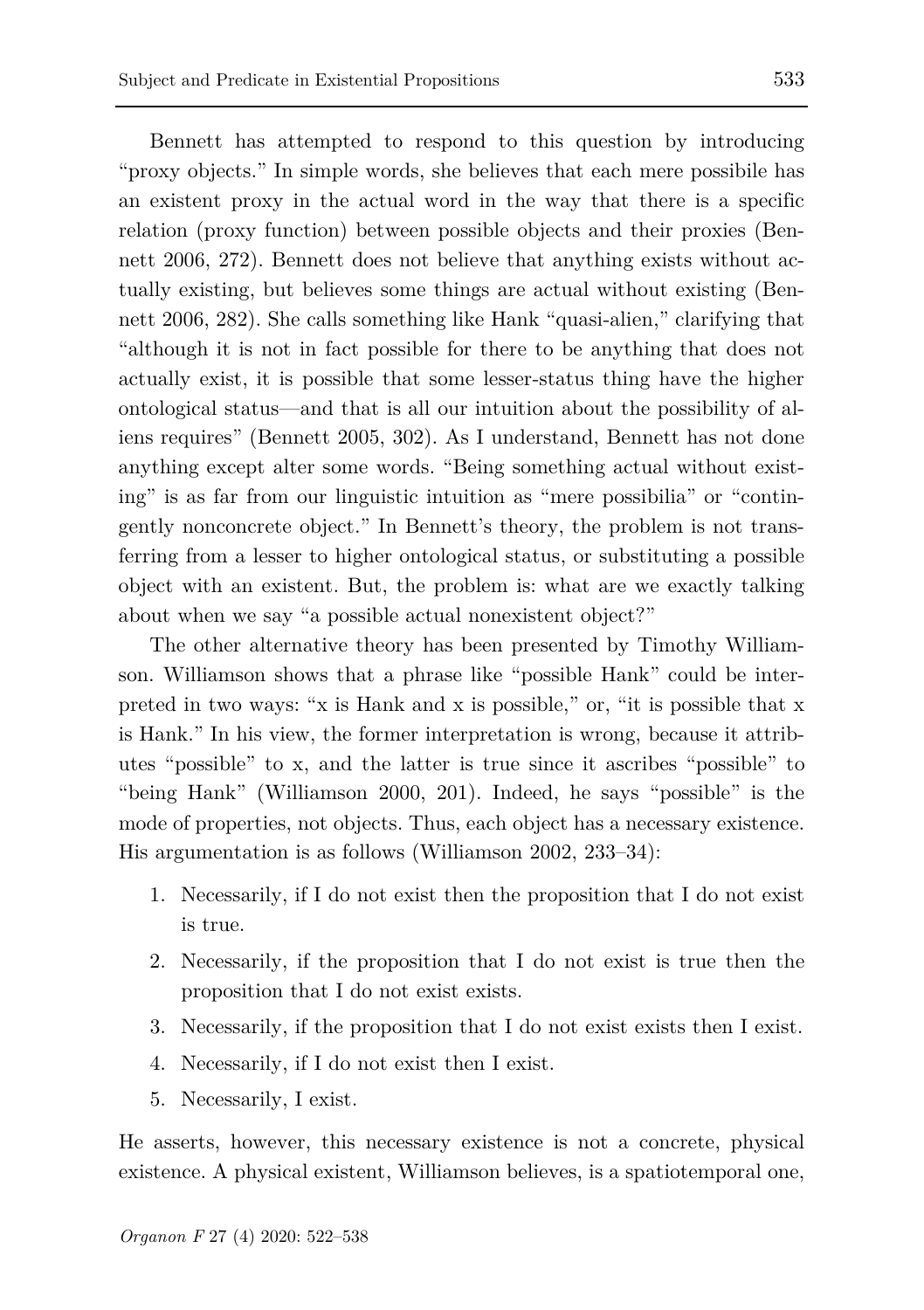but this is only a narrow domain for extensions of the concept "existent"<sup>[16](#page-12-0)</sup> (Williamson 1999, 259). Unlike physical existents, necessary existents are in the realm of logical objects, and so, Williamson calls them logical existents. This realm is not limited by time and space, and its domain covers a plethora of objects, such as propositions, rules, and of course, necessary existents, and thus we can talk about them. Therefore, based on Williamson's view, Hank is a logical existent, but he is not a physical one, and so "Hank does not exist" is not a contradiction. Also, each physical existent could have a corresponding logical existent. But, logical existents do not have the properties of physicals. For example, the physical existence of fire has the property of burning, but the logical existence of fire does not. In the same way, "Socrates exists" means that the logical existence of Socrates, has a physical corresponding existent.

It seems that Williamson's idea, on the one hand, has removed many of the previous challenges, and on the other hand, faces lesser challenges than the other views. However, as I understand this theory, there are some ambiguities in it. For instance, the realm of logical objects requires more clarifying. Could we call logical existents abstract objects? Is the logical existence of Hank independent from our mind? Or, without mind, is there no logical existence of Hank? And, basically, what is the relationship between the logical and physical realms?

## **4. Is "existence" a concept?**

All above ideas about the variety of existents believe that "exists" in "Socrates exists" is a concept. The only problem is if it is a first or a second order concept. But, we have the right here to review existence as a concept. Undoubtedly, "being existent" is a concept; we can abstract this concept from the existents x, y, z, as well as children can abstract "whiteness" from "white wall," "white chair," "white dog," etc. We can say, as we say about the other mental concepts, "these existents are under the concept 'being

<span id="page-12-0"></span><sup>16</sup> As far as I have seen, Williamson has not believed in concrete but non-physical existents. Some thinkers believe in these kinds of being and exemplify God as an instance.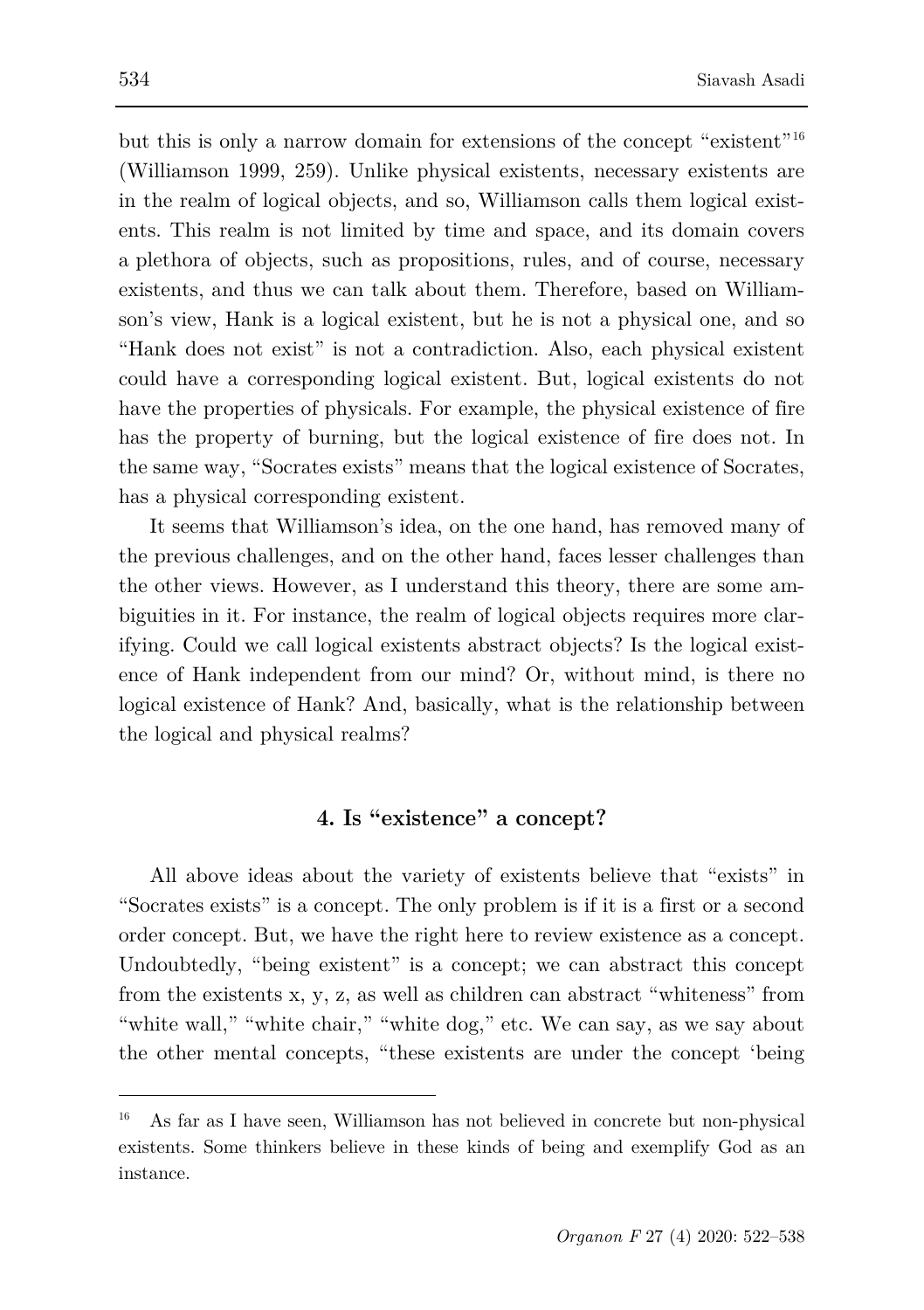existent," and we can apply this concept to the existents other than x, y, z. It seems that when we say "existence is considered as Socrates' property," we mention this kind of existence. Let us call this kind of existence "conceptual existence."

This is also possible for us to change our perspective we look at "existent Socrates" from. In the new perspective, we consider "Socrates" as an existence which has many properties, such as being a philosopher, keen mind, etc. In other words, "Socrates"—as a single unit of reality—can be intellectually analyzed into two aspects: an existence and a set of properties which are related to, or precisely the manifestations of, that existence.[17](#page-13-0) Of course, this "existence" is not a conceptual but a concrete fact, and let us call it "factual existence." In this intellectual analyzing, factual existence should be prior to Socrates's properties, because the properties need something to attach to. We must note that this priority does not implicate a physical distinction between existence<sub>s</sub><sup>[18](#page-13-1)</sup> and the Socrates's properties; they are identical in reality.

The intellectual priority of existence to everything about Socrates, leads us to invert the proposition "Socrates exists" to "the existences is Socrates." Indeed, existences is the principle reality of what is known as Socrates, but our natural language expresses this reality as the inverse of predication. [19](#page-13-2) In other words, "existences" is neither a first nor a second order concept, it is an object, and its properties reveal and describe it. Therefore, Frege's problem on "Socrates exists" being uninformative is basically removed. Since, the de facto proposition is "the existences is Socrates," which is informative and meaningful, just as "the existence<sub>P</sub> is Plato," etc.

<span id="page-13-0"></span><sup>&</sup>lt;sup>17</sup> The author thinks that this assumed hypothesis is not less reasonable than the others, though there is no perfect argument to prove, or at least to justify, it.

<span id="page-13-1"></span>Avoiding confusion, we use "existences" for the factual existence of Socrates.

<span id="page-13-2"></span><sup>19</sup> There is a theory called "Principality of Existence" in the context of Islamic Philosophy, which is founded by *Mulla Sadra*. The main claim in this theory is that existence is the principal reality of things, and quiddity is a subordinate reality. So, it is not an innovational theory of the author. Although, this theory is overlooked by modern analytic philosophers, it has many strengths that are valuable for philosophical debates. For more details about this theory, see (Asadi 2017).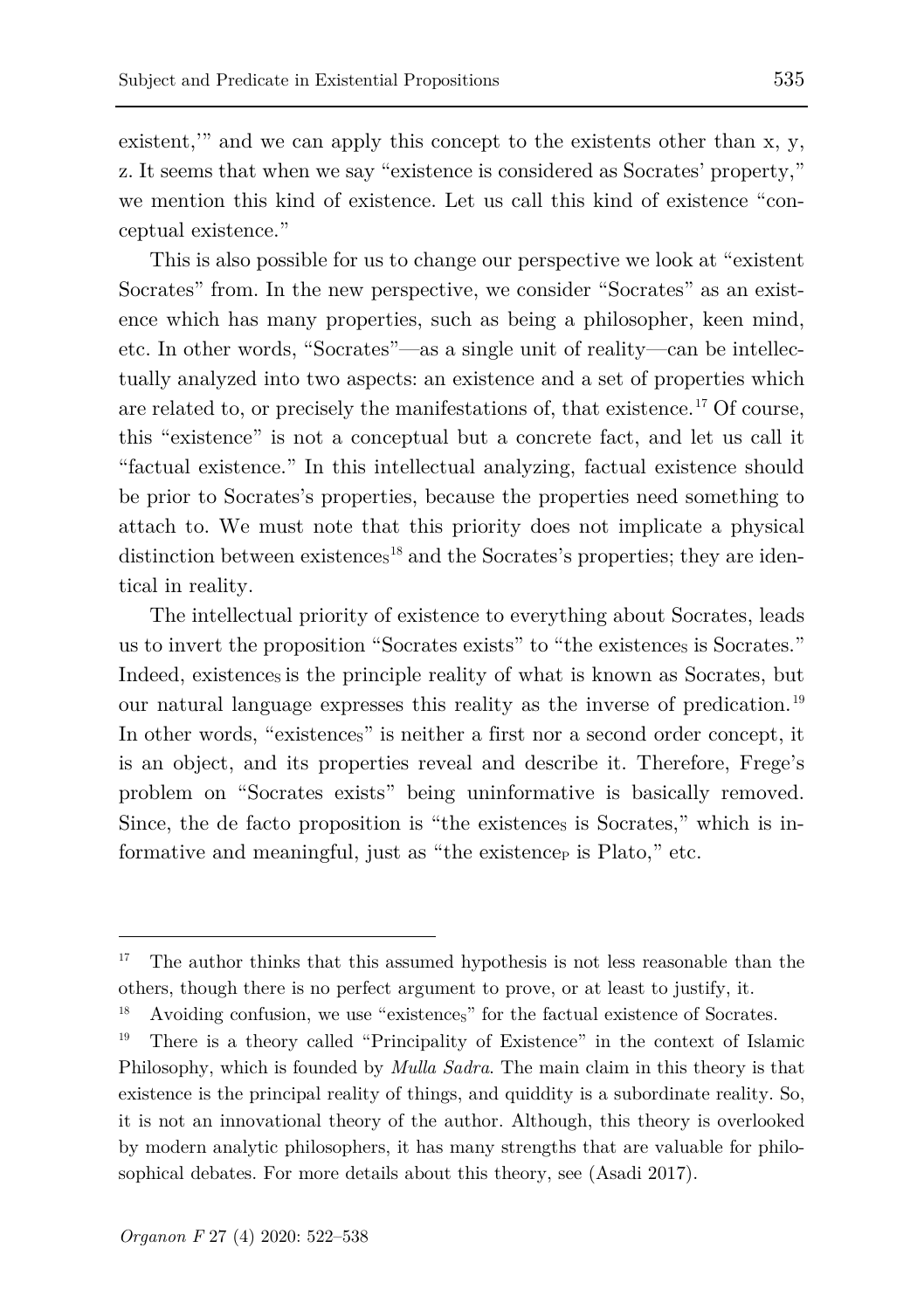Similarly, "Hank does not exist" is, in fact, "there is no existence that is Hank." It means that among all existences, none of them is the factual existence of Hank. It could be seen that in the latter proposition, the subject belongs to "existences," and this point makes it possible to utter and be a meaningful proposition. On the other hand, it is not a contradiction, because we do not say "an existent is not existent." What we say is that "existence<sub>1</sub> is not Hank," "existence<sub>2</sub> is not Hank," and so forth. In this view, we do not want to reject the other types of existences completely. Hank might have another type of existence, such as logical, though it would not be concrete.

#### **5. Conclusion**

Disregarding philosophers' conflicts about actualism and possibilism, it seems that employing their ideas cannot perfectly solve the problems brought up by Frege. As we have briefly shown in this paper, each of these views faces some difficulties that prevent it from being a generally acceptable theory. This does not mean all of these ideas are wrong, but it is a fact that they could not give us a satisfactory view of the challenges in existential propositions. If what we suggested here, which could be called "Principality of Existence Theory," does not have less challenges than the other mentioned views, it does not have more than them. We do not say there is no difficulty in it, or it is the absolutely perfect solution. But, we claim that it could be an alternative way for thinking about and discussing existential propositions among all traditional ways.

#### **References**

Aristotle. *Metaphysics*.

- Asadi, Siavash. 2017. "An Interpretation of Proper Name References Based on Principality of Existence Theory." *The International Journal of Islamic Thought* 11: 43–51.<https://doi.org/10.24035/ijit.11.2017.005>
- Ayer, Alfred. 1949. *Language, Truth, and Logic*. London and Southampton: Camelot Press Ltd.

Bennet, Karen. 2005. "Two Axes of Actualism." *The Philosophical Review* 114 (3): 297–326.<https://doi.org/10.1215/00318108-114-3-297>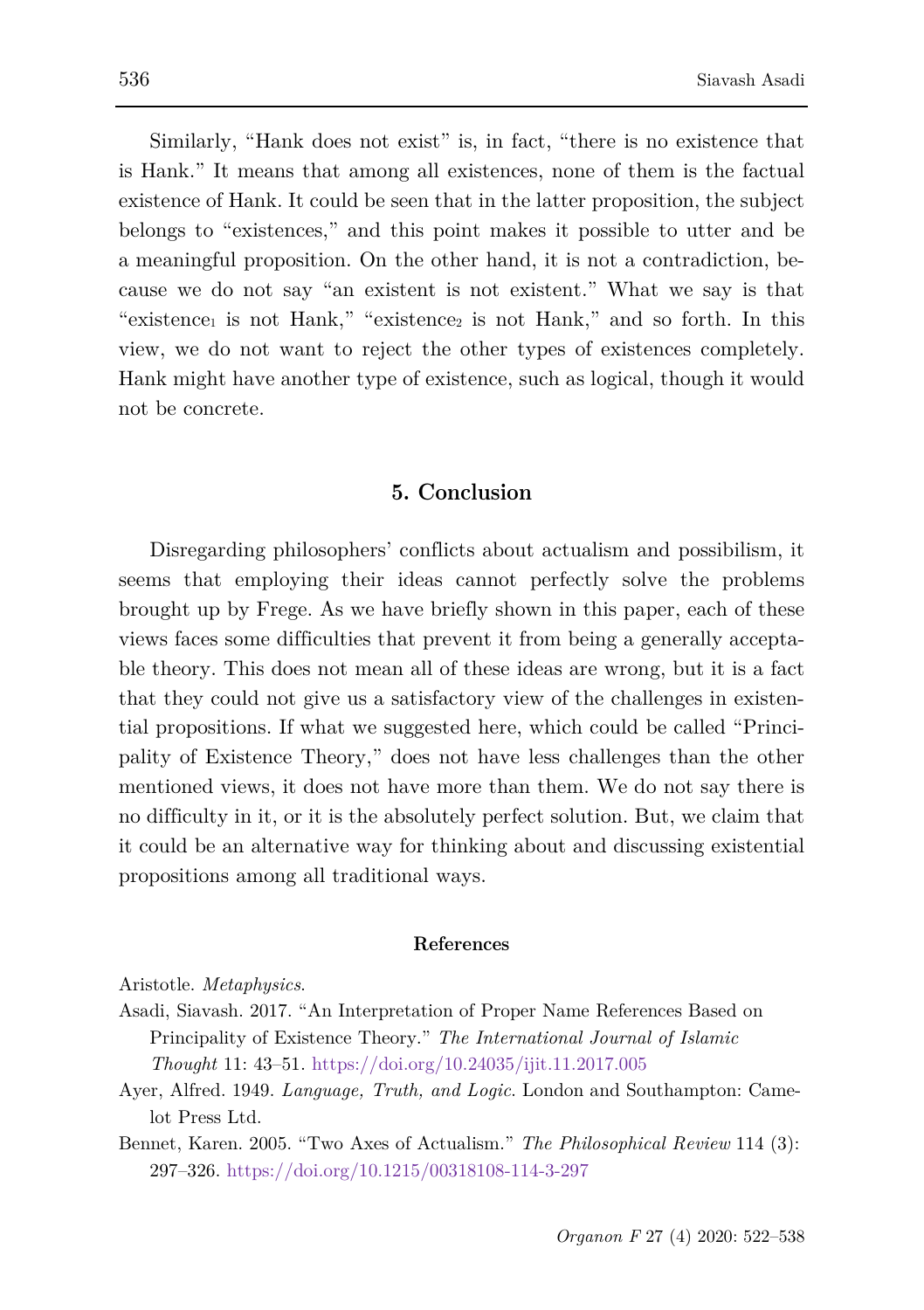- Bennet, Karen. 2006. "Proxy Actualism." *Philosophical Studies* 129 (2): 263–94. <https://doi.org/10.1007/s11098-004-1641-2>
- Fine, Kit. 1978. "Model Theory for Modal Logics." *Journal of Philosophical Logic* 7 (1): 125–56.<https://doi.org/10.1007/BF00245925>
- Fitch, G.W. 1996. "In Defense of Aristotlian Actualism." *Philosophical Perspectives* (Metaphysics), 10: 53–71.<https://doi.org/10.2307/2216236>
- Forbes, Graeme. 1987. [Rev. on] Alvin Plantinga, edited by James E. Tomberlin and Peter van Inwagen. *Noûs* 21 (1): 60–66. <https://doi.org/10.2307/2215066>
- Frege, Gottlob. 1953. *Foundations of Arithmetic*. Translated by J.L. Austin. Oxford: Blackwell.
- Frege, Gottlob. 1960a. "On Sense and Reference." In *Translations from the Philosophical Writings of Gottlob Frege*, edited by Peter Geach and Max Black, 56– 78. Oxford: Basil Blackwell.
- Frege, Gottlob. 1960b. "On Concept and Object." In *Translations from the Philosophical Writings of Gottlob Frege*, edited by Peter Geach and Max Black, 45– 55. Oxford: Basil Blackwell.
- Frege, Gottlob. 1960c. "Function and Concept." In *Translations from the Philosophical Writings of Gottlob Frege*, edited by Peter Geach and Max Black, 21– 41. Oxford: Basil Blackwell.
- Frege, Gottlob. 1979. "Dialogue with Punjer on Existence." In *Posthumous Writings*, edited by Hans Hermes, Friedrich Kambartel, and Friedrich Kaulbach, 53–67. Chicago: The University of Chicago Press.
- Leibniz, Gottfried Wilhelm. 1988. *Theodicy*. Chicago: Open Court Publishing.
- Lewis, David. 2001. *Counterfactuals*. Oxford: Blackwell.
- Marek, Johann. 2019. "Alexius Meinong." In *The Stanford Encyclopedia of Philosophy* (Spring 2019 Edition), edited by Edward N. Zalta. [https://plato.stan](https://plato.stanford.edu/archives/spr2019/entries/meinong/)[ford.edu/archives/spr2019/entries/meinong/](https://plato.stanford.edu/archives/spr2019/entries/meinong/)
- Mendelsohn, Richard L. 2005. *The Philosophy of Gottlob Frege*. Cambridge: Cambridge University Press.<https://doi.org/10.1017/CBO9780511497964>
- Miller, Barry. 1975. "In Defense of the Predicate 'Exist.'" *Mind* 84 (1): 338–54. <https://doi.org/10.1093/mind/LXXXIV.1.338>
- Nelson, Michael and Zalta, Edward N. 2009. "Bennet and 'Proxy Actualism.'" *Philosophical Studies* 142 (2): 277–92. [https://doi.org/10.1007/s11098-007-](https://doi.org/10.1007/s11098-007-9186-9) [9186-9](https://doi.org/10.1007/s11098-007-9186-9)
- Plantinga, Alvin. 1974. *Nature of Necessity*. Oxford: Clrarendon Press.
- Plantinga, Alvin. 2003. "Two Concepts of Modality: Modal Realism and Modal Reductionism." In *Essays in the Metaphysics of Modality*, edited by Matthew Davidson, 192–228. New York: Oxford University Press. <https://doi.org/10.1093/0195103769.003.0011>